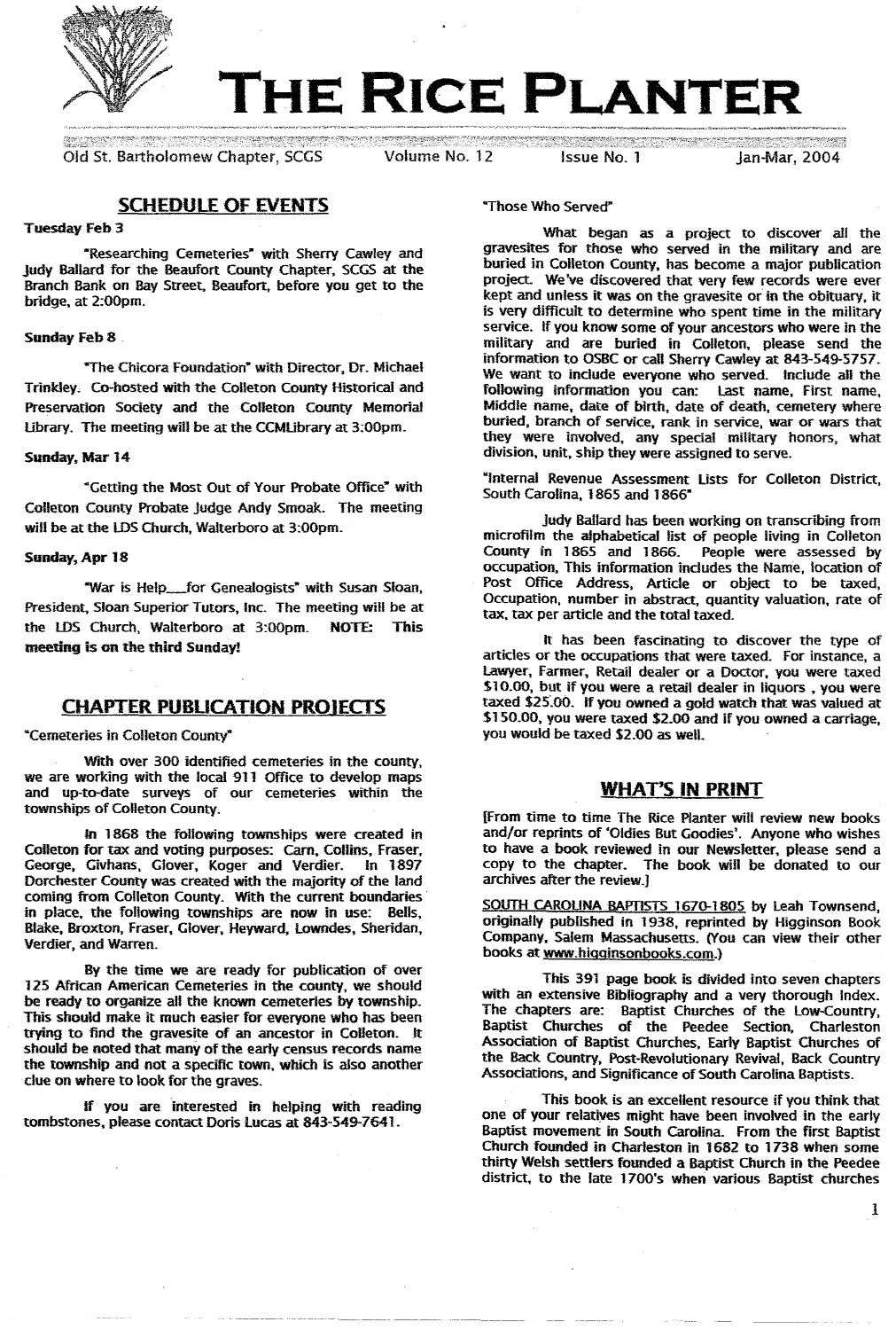were started along the Tyger River in the Carolina backcountry, you are drawn into the drama.

Not only will you discover how various Baptist churches actually began, but also how they progressed in development, which ones succeeded and which ones<br>disappeared or possibly merged with another. What makes disappeared or possibly merged with another. the book so interesting is how Ms. Townsend, a layperson, weaves the political and religious history of the Baptists in early South Carolina with all the people, both ministers and laymen, who were involved. They came from European countries and settled in this new country, yet their religious beliefs were strong and strictly adhered to as they endured<br>the physical hardships in an unfamiliar land. Originally the physical hardships in an unfamiliar land. submitted in 1926 to the University of South Carolina as part of a doctoral program in American history, it is considered a genealogical 'gem of information' today.

### A HISTORY Of THE COMBAHEE CHURCH OR CHURCH OF THE ASCENSION WHICH WAS INCORPORATED BY THE LEGISLATURE IN THE SESSION OF 1855

#### LOSFilm #0022659

#### Typed by: Judy Ballard

#### Notes: No corrections have been made to spelling or punctuation. Lines denote new pages.

It was determined by the Vestry of the Ashepoo Church, called Edmundsbury Chapel, that it was expedient to build a new church & to erect it about midway between the Compahee & Ashepoo rivers. A Committee was appointed consisting of Me Thomas M. Rhett, Mr. Andrew Burnet, & Mr. Thomas R. S. Elliott to carry out their determination. A contract for the necessary amount of Bricks was made with Mr. Daniel Fairchild of Charleston, to be delivered at the Ashepoo Ferry. This was done in the spring of 1850. The following winter Mr. Sauls of Walterboro contracted to cart them near Mrs. Barnard Elliott's gabe on the Combahee road. The Committee having determined to put up the building in that neighborhood. A plan drawn by the architect Mr. W. C. Jones of Charleston was furnished & approved of. In May 1851 the Ashepoo Church was burnt. It caught on fire, from a piece of rotten limb of a large Pine which stood about S. E. by S. about one-hundred & fifty feet. perhaps more, from the Church. The members of the Church as well as many of the inhabitants of those parts determined to put up a new building on the spot where the other stood & not to connect themselves as Church members with the proposed Combahee Church. Hence the present Ashepoo Church.

The Gentlemen of Combahee then determined to erect the present Church on a piece of land given them by Mr. W. C. Heyward; Mr. T. M. Rhett, Mr. A. W. Burnet, & Mr. J. B. Heyward were appointed to carry out their wishes. The plan of the Church being modified by being made shorter by twenty feet from the first plan. A contract was entered into between themselves (the Committee) & Mr. F. Talbird of Beaufort. late in the winter of 1853, they began to remove the bricks from near Mrs. B. Elliott's gabe; to cart the lumber & lime from several landings on the Combahee river, the former sent up by Messrs. Wharton & Petsch of Charleston

with whom Mr. Franklin Talbird has contracted to do all the wooden part of the work; and the latter Lime to Mr. Talbird had sent up himself. The foundation was laid & the work commenced in the beginning of 1854. It was finished in 1855 - but not so as to admit of being used for worship. In 1856 a Vestry met for the first time. the legislature having granted them a Charter; giving them full & legal power to transace all the business necessary to its prosperity under the name of the Church of the Ascension.

#### March 24, 1856

An election for five Vestrymen was held this Day& two Wardens chosen from those whom the following Gentlemen were elected:

Charles lowndes ) Wm. C. Heyward ) Thos. M. Rhett ) Andrew W. Burnet )Vestrymen James B. Heyward )

(James B. Heyward Wardens (Thos. M. Rhett

# April 25" 1856

A meeting of the Vestry was held this day. Present

Charles Lowndes )<br>Wm. C. Heyward )Vestrymen Wm. C. Heyward )Vestrymen (Thos. M. Rhett<br>Jas. B. Heyward ) Wardens (Jas. B. Heyward Wardens (Jas. B. Heyward Thos. M. Rhett chr. )

The following Resolutions were passed.

Resolves, that the Chairman have a communication with the Vestry of Edmundsbury Chapel, commonly called "the Ashepoo Church" or the Parish Church & ascertain whether they will allow their present Pastor Revd. Mr. Stephen Elliott to preach & perform all other duties incumbent upon a Minister of the Gospel, every other Sabbath during the time of his engagement with them commencing the Second Sunday in November & ending Sunday, after the last Sunday in April.

Resolved, that the Chrm. (if the consent of the Ashepoo Vestry be obtained), do make an equitable adjustment with them for the Amt. to be paid Mr. Elliott, proportionate to that which is now paid him by them, for his services.

Resolved, that all eligible pews (pews of choice) be assessed at \$1 5 & all others at \$10 & that it be obligatory on all pewholders to pay for the same in all January.

Resolved, that Cudjoe belonging to Mr. Wm. C. Heyward be appointed Sexton to this Church with a salary of \$10 per annum.

Apr. 12 1857

An Election for Vestrymen & Wardens was held this Day. The latter to be chosen from the former & the following was the Result

| Thomas M. Rhett )            |  | Wardens (James B. Heyward |
|------------------------------|--|---------------------------|
| Charles Lowndes              |  | (Thos. M. Rhett)          |
| Andrew W. Burnet ) Vestrymen |  |                           |
| lames B. Heyward             |  |                           |
| Wm. C. Heyward               |  |                           |

A Meeting was also held, & the following Resolution adopted.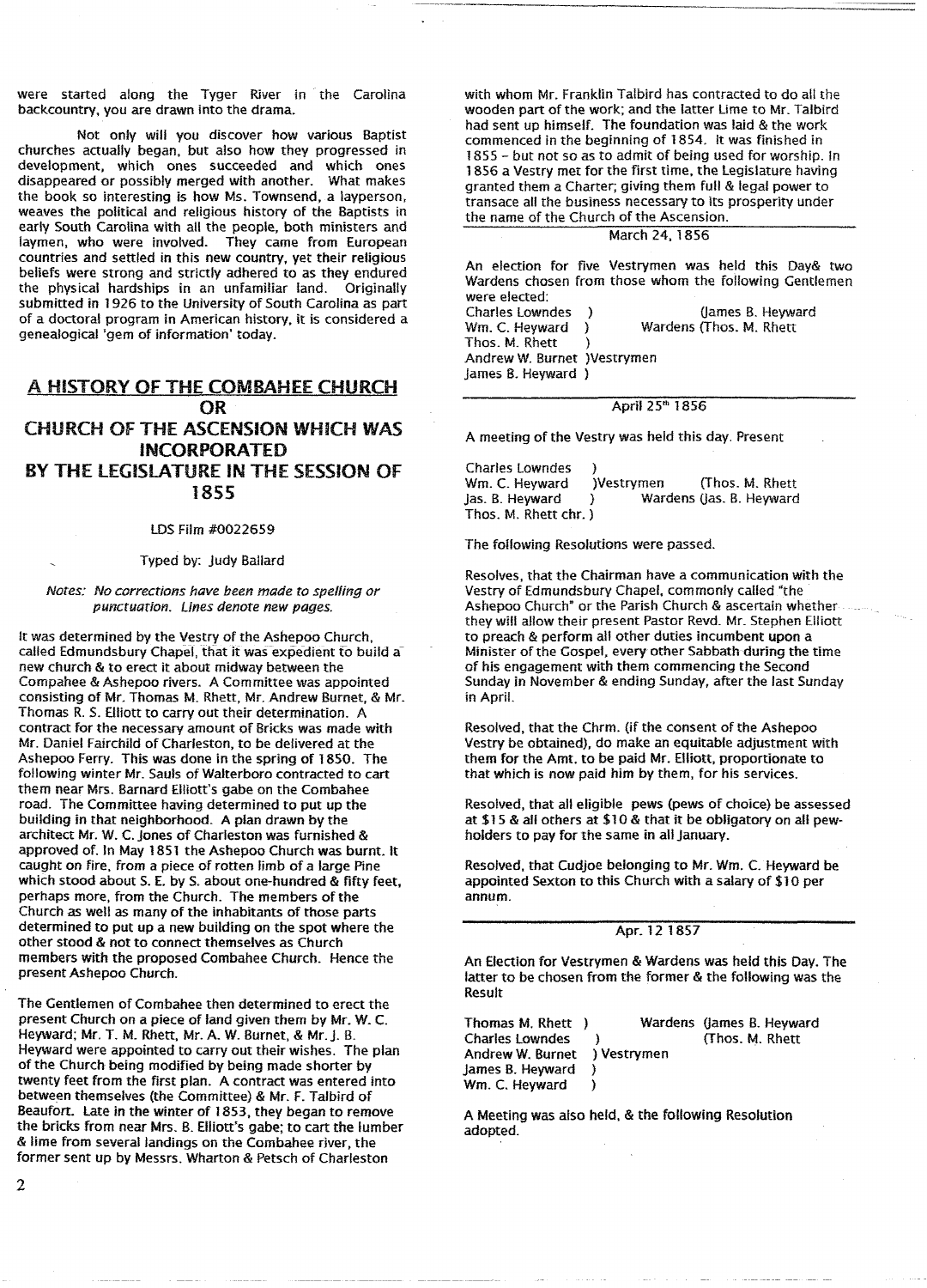Resolved - That Mr. Andrew W. Burnet be requested to draw up a petition to be presented to the Conn??? Of the Prot. E. Church which is to meet about??? in Camden, praying for admission of this Church into their Body.

??? - The Bishop came prepared to Consecrate the Church & then to admit into Consecration, but was prevented by inclemency of the weather.

**COPY** 

Mr. john lewis

Dear Sir:

As Chairman of the Church of the Ascension, commonly called the Combahee Church, I address you, & enclose Resolutions proposed by them in Apr. last they??? for the ???. I respectfully request that as Ch. Of your Vestry that you present to them these Resolutions, and obtain an answer to be communicated through me.

Most Respectfully yours,

Thomas M. Rhett Ch.

**COPY** 

Ravenwood Jan. 12<sup>th</sup> 1857

Thomas M. Rhett Esq.

Dear Sir:

The Vestry of St. Bartholomews Parish met this Day and proposed? The following Resolutions

Whereas This Vestry has been informed that the??? of the Rector of the Parish (the Revd. Stephen Elliott) of desired churches. Be it therefore Resolved that for the present year, the Vestry leave it optional with their Rector either to perform 777? Every Sabbath at Edmundsbury Chapel for the use at present agreed upon any alternate Sabbath for the sum of Two Hundred & fifty Dollars per annum.

Resolved that the Ch. Communicate this resolution to the Rev. Stephen Elliott Rector.

I Remain Yours Respectfully

john W. lewis

The first Sermon preached by Mr. Elliott was 22 february. 5" April 1858

An Election for Vestrymen & Wardens was held this day and the following was the Result:

| Thomas M. Rhett                |  | Wardens (James H. Heyward |
|--------------------------------|--|---------------------------|
| Charles T. Lowndes ) Vestrymen |  | (Thos. M. Rhett)          |
| Andrew W. Burnet )             |  |                           |
| James B. Heyward               |  |                           |
| Wm. C. Heyward                 |  |                           |

February  $6<sup>th</sup>$  1859

Bishop Davis Consecrated the Church of the Ascensipn this Day present of the Clergy Myles Potter, ???& the Pastor Revd. S. Elliott.

April 25<sup>th</sup>, 1859

This Day being Easter Monday an election for Vestry & Wardens was held & the following was the Result.

| Thomas M. Rhett            | Wardens | (James H. Heyward |
|----------------------------|---------|-------------------|
| Charles T. Lowndes )       |         | (Thos. M. Rhett)  |
| Andrew W. Burnet Westrymen |         |                   |
| James B. Hevward           |         |                   |
| Wm. C. Heyward             |         |                   |

Decm. 15, 1857 Andrew W. Burnet Eqr. Was chosen Delegate to the Convention.

| CURRENT WITH THOS. M. RHETT, CHAIRMAN |             |
|---------------------------------------|-------------|
|                                       | CR.         |
| April 1858                            |             |
| By cash from Wm. C. Heyward           |             |
| Pew No. 2 for 1857                    | \$18.00     |
| By cash from J. B. Heyward            |             |
| Pew No. 3 for 1857                    | 18.00       |
| By cash from A. Burnet                |             |
| Pew No. 4 for 1857                    | 18.00       |
| By cash from T. M. Rhett              |             |
| Pew No. 5 for 1857                    | 18.00       |
| By cash from A. Parker                |             |
| Pew No. 6 for 1857                    |             |
|                                       | 18.00       |
| By cash from Wm. Kirkland             |             |
| Pew No. 7 for 1857                    | 18.00       |
| By cash from Myers                    |             |
| Pew No. 8 for 1857                    | $18.00 -$   |
| By cash from Mrs. Perry               |             |
| Pew No. 11 for 1857                   | 18.00       |
| By cash from S. Chaplin               |             |
| Pew No. 12 for 1857                   | 18.00       |
| By cash from N. Heyward               |             |
| Pew No. 14 for 1857                   | 18.00       |
| By cash from C. Heyward               |             |
| Pew No. 15 for 1857                   | 18.00       |
| By cash from Cohines                  |             |
| Pew No. 16 for 1857                   | 18.00       |
| By cash from C. Lowndes               |             |
| Pew No. 17 for 1857                   | 18.00       |
| By cash from C. Lowndes               |             |
|                                       | 10,00       |
|                                       |             |
| April 1859                            |             |
| By cash from Wm. C. Heyward           |             |
| Pew #2 for 1858                       | 18.00       |
| By cash from J. B. Heyward            |             |
| Pew #3 for 1858                       |             |
|                                       | 18.00       |
| By cash from A. Burnet                |             |
| Pew #4 for 1858                       | 18.00       |
| By cash from T. M. Rhett              |             |
| Pew #5 for 1858                       | 18.00       |
| By cash from A. Parker                |             |
| Pew #6 for 1858                       | 18.00<br>W. |
| By cash from Wm. Kirkland             |             |
| Pew #7 for 1858                       | 18.00       |
| By cash from<br>Myers                 |             |
| Pew #8 for 1858                       | 18.00       |
| By cash from Miss Smith               |             |
| Pew # 9 for 1858                      | 18.00       |
| By cash from Dr. Witnsell             |             |
| Pew #10 for 1858                      | 18.00       |
| By cash from Mrs. Perry               |             |
| Pew #11 for 1858                      | 18.00       |
| By cash from S. Chaplin               |             |
| Pew #12 for 1858                      | 18.00       |
| By cash from N. Heyward               |             |
| Pew #14 for 1858                      | 18.00       |
| By cash from C. Heyward               |             |
| Pew #15 for 1858                      |             |
|                                       | 18.00       |

3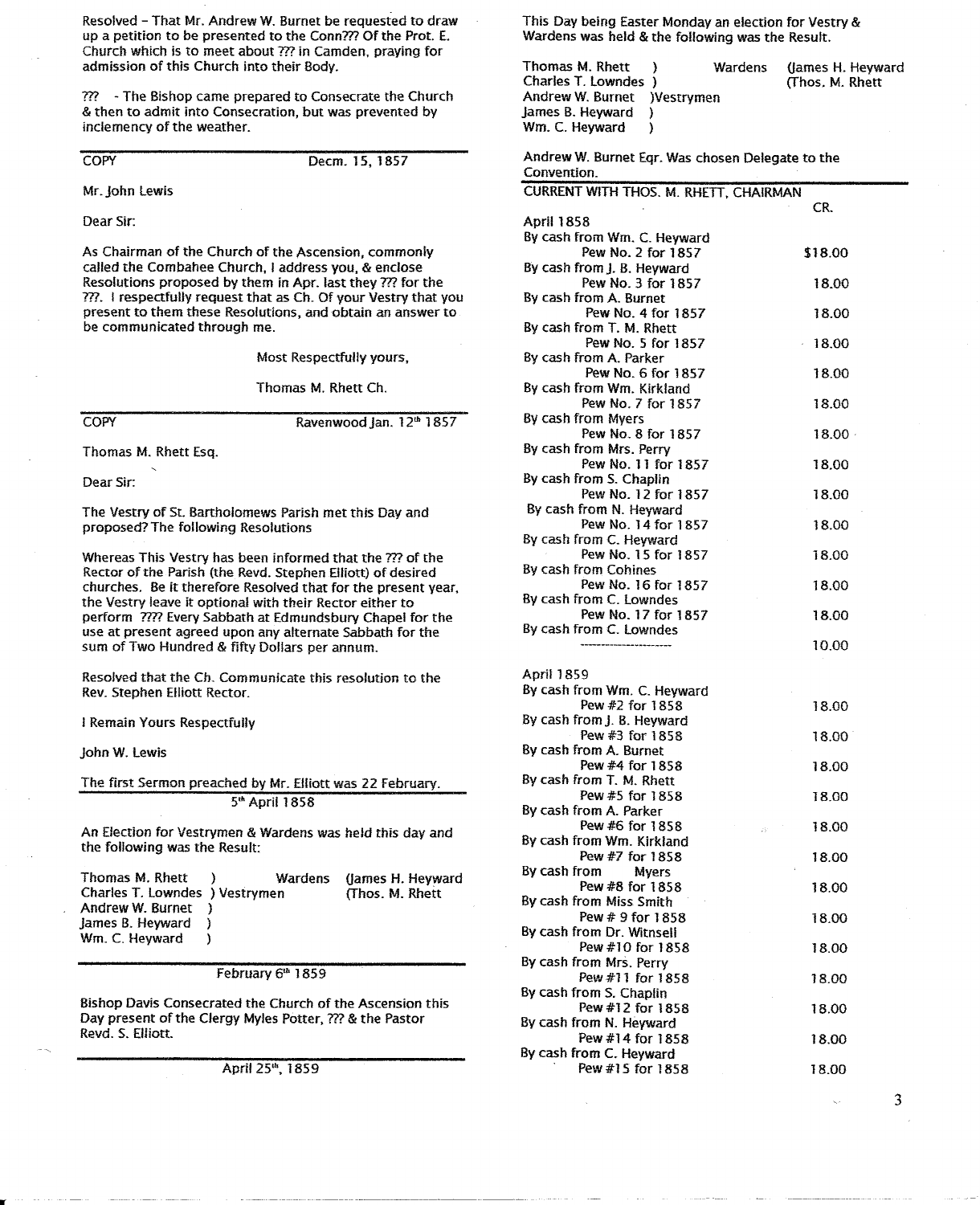| By cash from<br>Cohines                                                                                                                                                                                                                                                                                                                                                               |                                                                     |
|---------------------------------------------------------------------------------------------------------------------------------------------------------------------------------------------------------------------------------------------------------------------------------------------------------------------------------------------------------------------------------------|---------------------------------------------------------------------|
| Pew #16 for 1858                                                                                                                                                                                                                                                                                                                                                                      | 18.00                                                               |
| By cash from C. Lowndes<br>Pew #17 for 1858<br>By cash from Mrs. Smith                                                                                                                                                                                                                                                                                                                | 18.00                                                               |
| Pew #18 for 1858                                                                                                                                                                                                                                                                                                                                                                      | <u>18.00</u><br>532.00<br>DR.                                       |
| April 1858<br>To cash pd. Rev. Stephen Elliott<br>To cash pd. Cudjo                                                                                                                                                                                                                                                                                                                   | 250.00<br>10.00                                                     |
| <b>April 1859</b><br>To cash pd. Rev. Stephen Elliott<br>For salary of 1858                                                                                                                                                                                                                                                                                                           | 250.00                                                              |
| To cash pd. C. Lowndes for advance to Cudjo 10.00                                                                                                                                                                                                                                                                                                                                     |                                                                     |
| To cash pd. Cudjo                                                                                                                                                                                                                                                                                                                                                                     | 10.00                                                               |
| Balance                                                                                                                                                                                                                                                                                                                                                                               | <u>2.00</u><br>532.00                                               |
| DR. THE CHURCH OF THE ASCENSION IN ACCOUNT                                                                                                                                                                                                                                                                                                                                            |                                                                     |
| April 1860<br>To pad. Rev. Stephen Elliott<br>for salary of 1859                                                                                                                                                                                                                                                                                                                      | 250.00                                                              |
| To pd. Cudjo                                                                                                                                                                                                                                                                                                                                                                          | <u>10.00</u>                                                        |
| To balance                                                                                                                                                                                                                                                                                                                                                                            | 30.00                                                               |
|                                                                                                                                                                                                                                                                                                                                                                                       | 290.00                                                              |
|                                                                                                                                                                                                                                                                                                                                                                                       |                                                                     |
| April 1861<br>To cash pd. Revd. Stephen Elliott<br>for Salary of 1860                                                                                                                                                                                                                                                                                                                 | 250.00                                                              |
| To cash pd. Cudjo                                                                                                                                                                                                                                                                                                                                                                     | <u>10.00</u>                                                        |
| To Balance                                                                                                                                                                                                                                                                                                                                                                            | 40.00                                                               |
| April 1860<br>By Balance<br>By cash from J. B. Heyward<br>Pew No. 2 for 1859<br>By cash from J. B. Heyward<br>Pew No. 3 for 1859<br>By cash from A. Burnet<br>Pew No. 4 for 1859<br>By cash from T. M. Rhett<br>Pew No. 5 for 1859<br>By cash from A. Parker<br>Pew No. 6 for 1859<br>By cash from Mrs. Nicholls<br>Pew No. 7 for 1859<br>By cash from C. Myers<br>Pew No. 8 for 1859 | 2.00<br>18.00<br>18.00<br>18.00<br>18.00<br>18.00<br>18.00<br>18.00 |
| By cash from Wm. C. Heyward<br>Pew No. 9 for 1859                                                                                                                                                                                                                                                                                                                                     | 18.00                                                               |
| By cash from Dr. Witsell<br>Pew No. 10 for 1859                                                                                                                                                                                                                                                                                                                                       | 18.00                                                               |
| By cash from Dr. Girardeau<br>Pew No. 11 for 1859                                                                                                                                                                                                                                                                                                                                     | 18.00                                                               |

| By cash from N. Heyward                           |              |
|---------------------------------------------------|--------------|
| Pew No. 14 for 1859                               | 18.00        |
| By cash from C. Heyward<br>Pew No. 15 for 1859    | 18.00        |
| By cash from C. Lowndes                           |              |
| Pew No. 16 for 1859                               | 18.00        |
| By cash from C. Lowndes                           |              |
| Pew No. 17 for 1859                               | 18.00        |
| By cash from Mrs. Smith                           |              |
| Pew No. 18 for 1859                               | <u>18.00</u> |
|                                                   | 290.00       |
|                                                   |              |
| April 1861                                        |              |
| By cash from J. B. Heyward<br>Pew No. 2 for 1860  |              |
| By cash from J. B. Heyward                        | 18.00        |
| Pew No. 3 for 1860                                | 18.00        |
| By cash from A. Burnet                            |              |
| Pew No. 4 for 1860                                | 18.00        |
| By cash from T. M. Rhett                          |              |
| Pew No. 5 for 1860                                | 18.00        |
| By cash from Chas. Paul?                          |              |
| Pew No. 6 for 1860                                | 18.00        |
| <b>By cash from Mrs. Nicholls</b>                 |              |
| Pew No. 7 for 1860                                | 18.00        |
| By cash from C. Myers?                            |              |
| Pew No. 8 for 1860                                | 18.00        |
| By cash from Wm. C. Heyward                       |              |
| Pew No. 9 for 1860                                | 18.00        |
| By cash from Dr. Witsell                          |              |
| Pew No. 10 for 1860<br>By cash from Dr. Girardeau | 18.00        |
| Pew No. 11 (not??)                                | blank        |
| By cash from S. Chaplin                           |              |
| Pew No. 12 for 1860                               | 18.00        |
| By cash from N. Heyward                           |              |
| Pew No. 14 for 1860                               | 18.00        |
| By cash from C. Heyward                           |              |
| Pew No. 15 for 1860                               | 18.00        |
| By cash from C. Lowndes                           |              |
| Pew No. 16 for 1860                               | 18.00        |
| By cash from C. Lowndes                           |              |
| Pew No. 17 for 1860                               | 18.00        |
| By cash from Mrs. Smith                           |              |
| Pew No. 18 for 1860                               | 18.00        |
|                                                   | 300.00       |
| April 9 <sup>th</sup> 1860                        |              |
|                                                   |              |

An Election for Vestrymen & Wardens, was held this day & the following was the Result

| Thos, M. Rhett |            | Wardens                      | (Jas. B. Hevward |
|----------------|------------|------------------------------|------------------|
| C. T. Lowndes  |            | $\mathcal{F}_{\mathbf{B}}$ . | (Thos. M. Rhett) |
| A. W. Burnet   | )Vestrymen |                              |                  |
| J. B. Heyward  |            |                              |                  |
| Wm. C. Heyward |            |                              |                  |

### April 1<sup>st</sup> 1861

An Election for Vestrymen & Wardens was held this day & the following was the resul

| Jas. B. Heyward Chr.) |             | Wardens (Jas. B. Heyward |
|-----------------------|-------------|--------------------------|
| C. T. Lowndes         |             | (T. M. Rhett             |
| A. W. Burnet          | ) Vestrymen |                          |
| T. M. Rhett           |             |                          |
| Wm. C. Heyward        |             |                          |

4

J.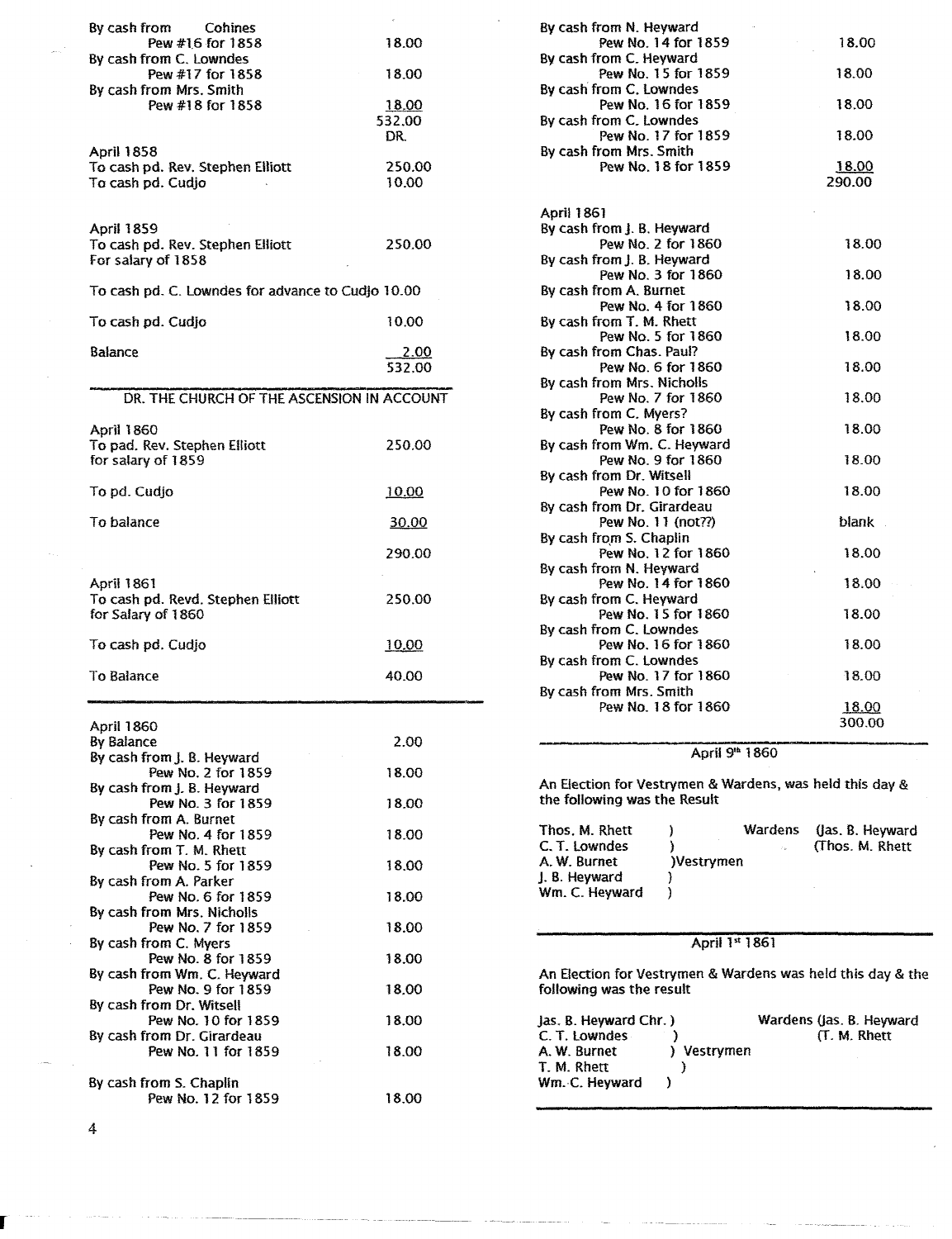#### Charleston, May 1Q'h 1862

Received from C. T. Lowndes Thirty-Six Dollars being the assessment on pews  $16 & 17$  in the Church of the Ascension.

### **NEW WEBSITE ADDRESSES**

Check out these new websites. Do you have one you want to share? Send it to the newsletter.

Larry Ulmer's website for his index to the Press and Standard:

http://freepages.genealogy.rootsweb.com/~pressandstanda rd/

SC DHEC'S INDEX TO SC DEATH CERTIFICATES 1915 - 1952: http://www.scdhec.net/vr/di/default.htm

**New Chapter Website:** Webmaster, Larry Ulmer: http://www.rootsweb.com/-scosbc/ Be sure to check this out. Larry is doing such a great job. It's already got lots of new info.

### **NEW PUBLICATIONS**

Book: "Bamberg County, SC History" by Margaret Lawrence. Published by the Historic Society of Bamberg County. Cost is \$47.50 plus \$2.50 if mailed. Make check payable to: Historic Society of Bamberg County. Mail to: Nancy Foster, 3149 Main Highway, Bamberg, SC 29003.

### **MEMBERSHIP**

Our membership goes from january to December or the calendar year. Please send in your dues now. You will only receive one more issue of The Rice Planter if you fail to renew your membership. We have a very exciting year planned. last year our goal was to break 100. We actually achieved our goal with 101 members. Our goal for 2004 is 120 members. Our success is your participation, whether you live near Walterboro or far away. If your roots are here, you'll want to stay informed!

### **CEMETERY INSCRIPTIONS ARCHiVES**

#### **Pringle Bend** Cemetery

JAMES REID, ESQ.

Departed this life on Thursday

The *12'h* of October at 35 minutes after Eleaven in the

#### Evening in the Year of

Our Lord 1769

Aged 41 Years

In faith he died in Dust he lies,

But Faith foresees that Dust shall rise,

When lesus calls while hope assumes

And boasts his joys among the Tombs.

All underlined 's' were written the old-fashione way; they appeared as 'f: "Eleaven" was spelled this way. This stone appeared to have been a crypt as the outside edge was shaped as many others that we have seen. There were many bricks on the elevated ground and the stone was broken in many pieces. This is truly a wonderful piece of history. This has been one of the oldest stones we have found.

jane Litchfield shared this information at a chapter meeting last year and we became fascinated with the idea that there are others like the one she describes. Do you know of an unusual or especially old tombstone in the county? Why not share it with us. Send the transcription exactly as it appears on the tombstone, a modern day transcription (so everyone will be able to read it) or a picture. We'll try to include one in each issue.

### **MAIOR EPIDEMICS**

Have you ever wondered how whole families got wiped out in your lines? Here are some of the major epidemics that swept through parts of the US 1657-1798 and identified as a specific disease.

| <b>Boston</b>          | Measles                                    |
|------------------------|--------------------------------------------|
| <b>Boston</b>          | Measles                                    |
| New York               | <b>Yellow Fever</b>                        |
| 1713, 1729, 1939, 1740 | Boston Measles                             |
| 1732-33 Worldwide      | <b>Influenza</b>                           |
| South Carolina         | Smallpox                                   |
|                        | Connecticut, New York, Pennsylvania, South |
| Carolina               | Smallpox                                   |
| 1759. 1772             | North America Measles                      |
| North America          | Influenza                                  |
| 1775-76 Worldwide      | Influenza                                  |
|                        |                                            |

- 1788 Philadelphia & New York Measles
- 1793 Virginia Influenza Ikilled 500 in 5

counties in 4 weeks}

1794,1796, 1797, 1798 Philadelphia, PA Yellow Fever

Our Archives continues to grow. Why don't you do your Spring cleaning in your genealogy collection of books and newsletters. As people chose to explore our country when it was young, it makes you admire the stamina of those early pioneers. We also discover that many of our ancestors came from another state or country or moved to other states. The Archives now includes books from Alabama, Florida Georgia. Kentucky. Maryland, New York, North Carolina, South Carolina, Virginia, and West Virginia.

Donations:

1657

From Betty Long, "The Fraser Highlanders" by J. R. Harper.

From Higginson Book Company, "South Carolina Baptists 1670-1805" by Leah Townsend, originally publiShed 1938.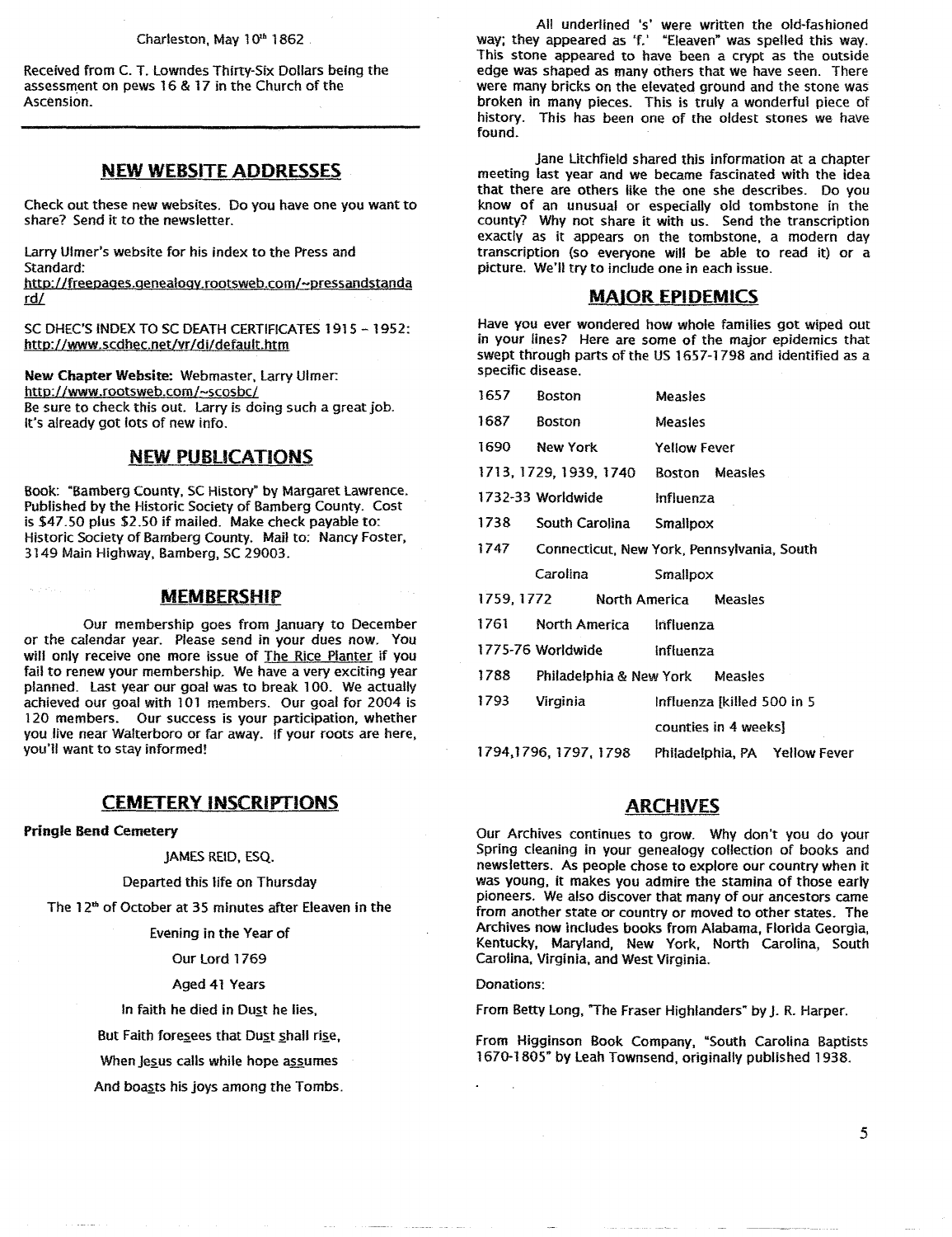### **BARTHOLOMEW'S GEMS**

#### Silver

Foster and Maria Jones Ms. Bernie Crosby Ms. Olivia Brissie

Pearl

Ruby Roland Arent Collection

Gold Diamond

### FUNERAL HOME NOTICES

Myrtle Under has graciously donated the list of funeral files copied from the Ott Funeral Home in Branchville. Orangeburg Co. Many of these people have ties in Colleton County.

Name: Rev. Quinsey E. Gunter Occupation: Minister Date of Death: Sept. 17, 1958 Date of Birth: March 3, 1898 Cern: Pond Branch, Lexington Co Father: J. H. Gunter Where Born: Alice Kiser Information: Mrs. Q. E. Gunter

Name: Sabra Jane Miley Where Living: Branchville Date of Death: Oct. 5, 1958 Date of Birth: Feb. 13, 1875 Cem: Ott Father: Nathan B. Rhoad Where Born: Bamberg, SC Mother: Selina Smoak Where Born: Bamberg, SC Information: J. Nat Miley

Name: Isaac McAJhany Where Living: Branchville Where Born: Branchville, SC Armed Forces: WW I Occupation: Farmer Date of Death: Oct. 24, 1958 Date of Birth: Sept. 2, 1907 Gravestone birth as 12/24/1893 Cem:Ott Father: John W. McAihany Mother: Mary E. Hutto Information: Mrs. Bessie McAlhany

Name: Herman C. Ott Occupation: Merchant Date of Death: Oct. 30, 1958 Date of Birth: Sept. 2, 1907

Services: Branchville Baptist Father: Cornelius Ott Mother: Maggie Metts Information: Mrs. Eugenia Metts

Name: Nancy Jean Griffith Where Living: Harleyville, SC Date of Death: Dec. 4, 1958 Date of Birth: Jan. 1, 1944 Father: J. 0 Griffith Where Born: Branchville, SC Mother: Rachel Cedell Westbury Where Born: Harleyville, SC Information: Mr. J. O. Griffith

Name: Clifton A' Jackson Armed Forces: WW I Date of Death: Dec. 8, 1958 Date of Birth: Jan. 10, 1894 Cem: Ott Father: Emmanuel Jackson Where Born: Mother: Ozella Clark Where Born: Information: Mrs. C. A. Jackson Spouse: Daisy Judy

Name: Mary Elizabeth McAlbany Date of Death: Jan. 3,1959 Date of Birth: Jan. II, 1882 Cem: Ott Father: James R Hamilton Where Born: Branchville, SC Mother: Rachel E. Fairey Where Born: Branchville, SC Information: Cora Bell McAlhany

Name: Cecil J. Suit, b. in GA Where Living: Branchville, SC Date of Death: Jan. 16, 1959 Date of Birth: Nov. 26,1908 Cem: Ott Father: Daniel James Sint? Mother: Myra Anderson

Name: Emma Wimberly Crook Where Living: St. George Date of Death: Jan. 25, 1959 Date of Birth: Oct 26, 1870 Father: N.L. Wimberly Where Born: Dorchester Co. Mother: Mary Moorer Where Born: Dorchester Co

Name: 1. Marion Byrd Where Living: Branchville Date of Death: March 9, 1959 Date of Birth: April 8, 1896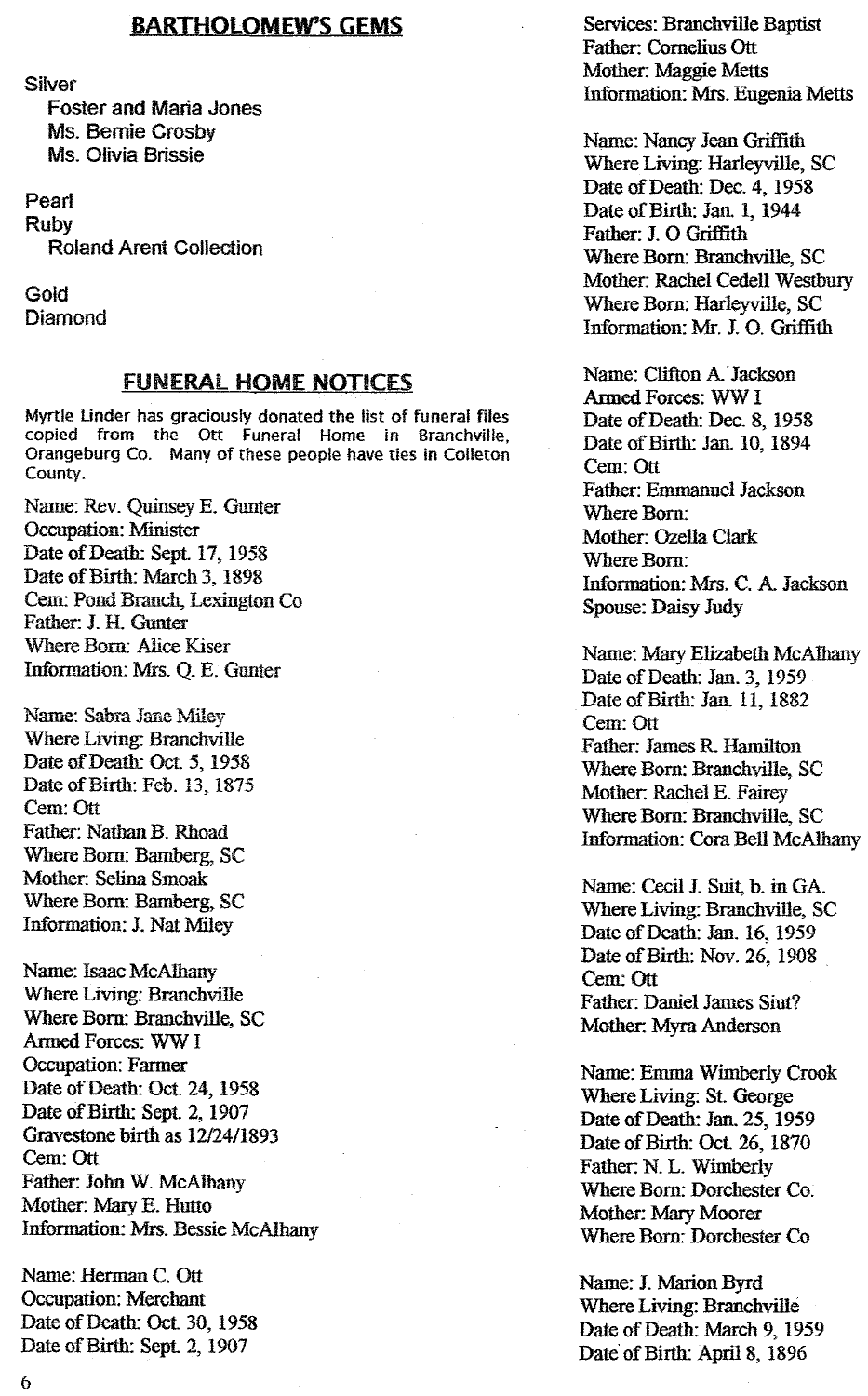Cern: Ott Father: James N. Byrd Where Born: Branchville

Name: Harold Fairey Where Born: Orbg. Co. Date of Death: March 8,1959 Date of Birth: Nov. 10, 1910 Cem: Myers - Metts Father: Ben F. Fairey Where Born: Branchville Mother: Maggie Wimberly Where Born: Branchville

Name: Julia H. McAlhany Date of Death: March 18, 1959 Date of Birth: March 2, 1889 Service at Ott Funeral Home Father: John Wesley McAlhany Where Born: Branchville Mother: Mary Elizabeth Hutto Information: Dr. Clyde McAlhany

Name: Richard D. Edwards Where Living: Branchville Where Born: Branchville Date of Death: March 21, 1959 Date of Birth: April II, 1894 Cern: Cattle Creek Meth. Father: Fred D. Edwards Where Bom: Branchville Mother: Betty Whetstone Where Bom: Branchville

Name: D. C. Eaddy Where Living: Branchville Where Born: Florence, SC SC PVT CO A STU ARNY TNG CORPS WW II Date of Death: March 26, 1959 Date of Birth: Aug. 25, 1897 Cem: McAlhany Father: John J. Eaddy Mother: Sarah Information: Mrs. D. C. Eaddy Spouse: Emma McAlhany

Name: Elton C. Hartley Where Living: Branchville Where Born: Batesburg, SC Armed Forces: WW I Date of Death: April 13, 1959 Date of Birth: Jan. 4, 1885 Father: Oscar Hartley Where Born: Batesburg, SC Mother: Aurora Malius? Where Born: Batesville, SC Information: Mrs. E. C. Hartley Name: Minnie B. Dukes Where Living: Rowesville Where Born: Rowesville Date of Death: April 20, 1959 Date of Birth: Feb. 17, 1873 Cem: Ott Father: Thomas W. Bruce Where Born: Branchville Mother: Rachel Thome Spouse: Marcus L. Dukes Name: Willie L. Woodard, Sr. Where Living: Smoaks Where Born: Givans, SC Occupation: Farmer Date of Death: Feb. 14, 1959 Date of Birth: may 8, 1891 Cern: Little Swamp Father: Thaddeus Woodard Mother: Amelia Hill Information: Cellis Woodard

Name: Rachel 1. Moore Where Bom: Orbg. Co. Date of Death: Feb. 23, 1959 Date of Birth: Maggie Antley Information: Bessie Moore

Name: Dr. John F. Coleman Where Living: Smoaks, SC Where Bom: Ridgeland, SC Occupation: Physician Date of Death: May 1, 1959 Date of Birth: Oct. 2,1875 Services: St. Nichols Church Father: John W. Coleman Where Born: Chester, SC Mother: Victoria Robinson Information: Mrs. Zenith Hartz

Name: Daniel D. Kizer Where Living: Reeseville, SC Where Bom: Reeseville Date of Death: May 24, 1959 Date of Birth: Feb. I, 1875 Information: Mrs. Dennis Hutto

Name: Thomas Neal Where Living: Branchville Date of Death: June 2. 1959 Date of Birth: April 23, 887 Cern: Sardis Meth. Father: William Neal Where Born: Branchville Mother: Mattie Curry Information: Agnes B. Neal

[To Be Continued}